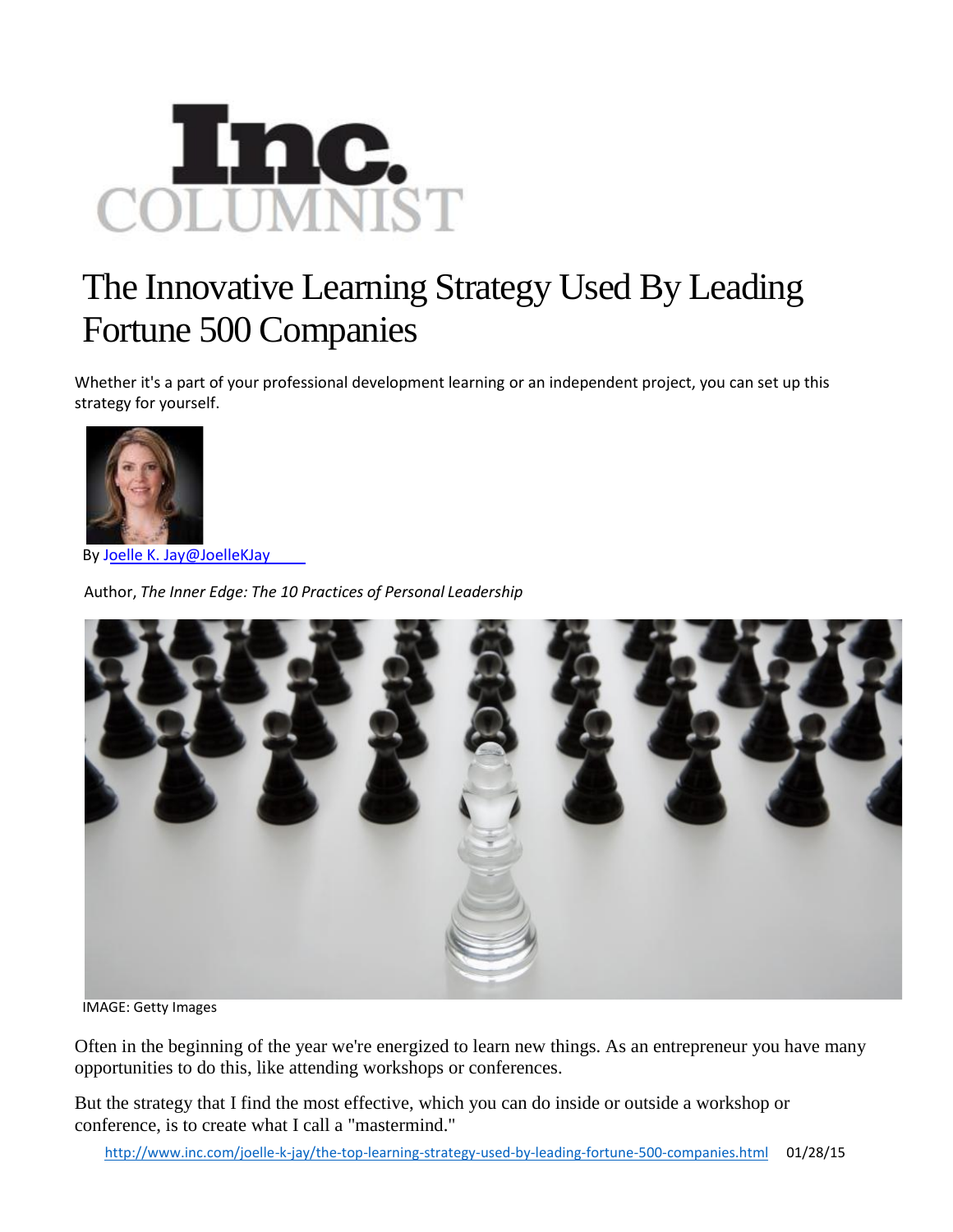A mastermind is a group of approximately three to five people supporting each other in their learning. The group offers support, helps keep other members accountable, and keeps the momentum going to help build upon lessons learned or projects underway.

Think about your biggest challenge. Now imagine that today you have two or three other people dedicated to helping you work it out. They listen to your questions, they offer advice, and they help you find solutions. Then, when their problem is resolved, you turn and listen to theirs. This is the essence of a mastermind.

If all you do is attend an event or read a book, you won't get the mileage you could if you set up a group of people who want to learn this with you and put it into practice. Set up your own mastermind to follow through. The more you follow-up on your learning, the more in-depth your learning is.

Based on a study by Edgar Dale, we remember:

- 10 percent of what we read
- 20 percent of what we hear
- 30 percent of what we see
- 50 percent of what we see and hear
- 70 percent of what we discuss with others
- 80 percent of what we personally experience
- 95 percent of what we teach others.

Since masterminds are all about discussing with others, cultivating our own personal experience with the subject matter, and teaching others, the information has a better chance of being applied and built upon.

I have set up leadership development programs for companies like Adobe, MetLife and Microsoft, and while many of these programs have traditional components, the mastermind strategy is the one that can accelerate your learning past the program.

Whether it's part of your professional development learning or an independent project, you can set up a mastermind group for yourself.

**First, identify two or three people** from whom you get energy from and who you think you can learn from, either at your level or above.

**Ask if they're interested in setting up a meeting** once a month, whether it be a phone call or in person.

For example, three saleswomen from around the world might get on the phone once a month and discuss how they're tracking their numbers, which will keep them accountable for their tracking, and then they can discuss how they can attain their goals.

After you have set up logistics, **set a regular agenda**. For example, establish that once a month for two hours each person will have 40 minutes each. Or, a mastermind can be held once a week for an hour, each person receives about 20 minutes. Another option is to set up a mastermind every other week for one hour, giving each person 10 minutes and saving time for a group discussion.